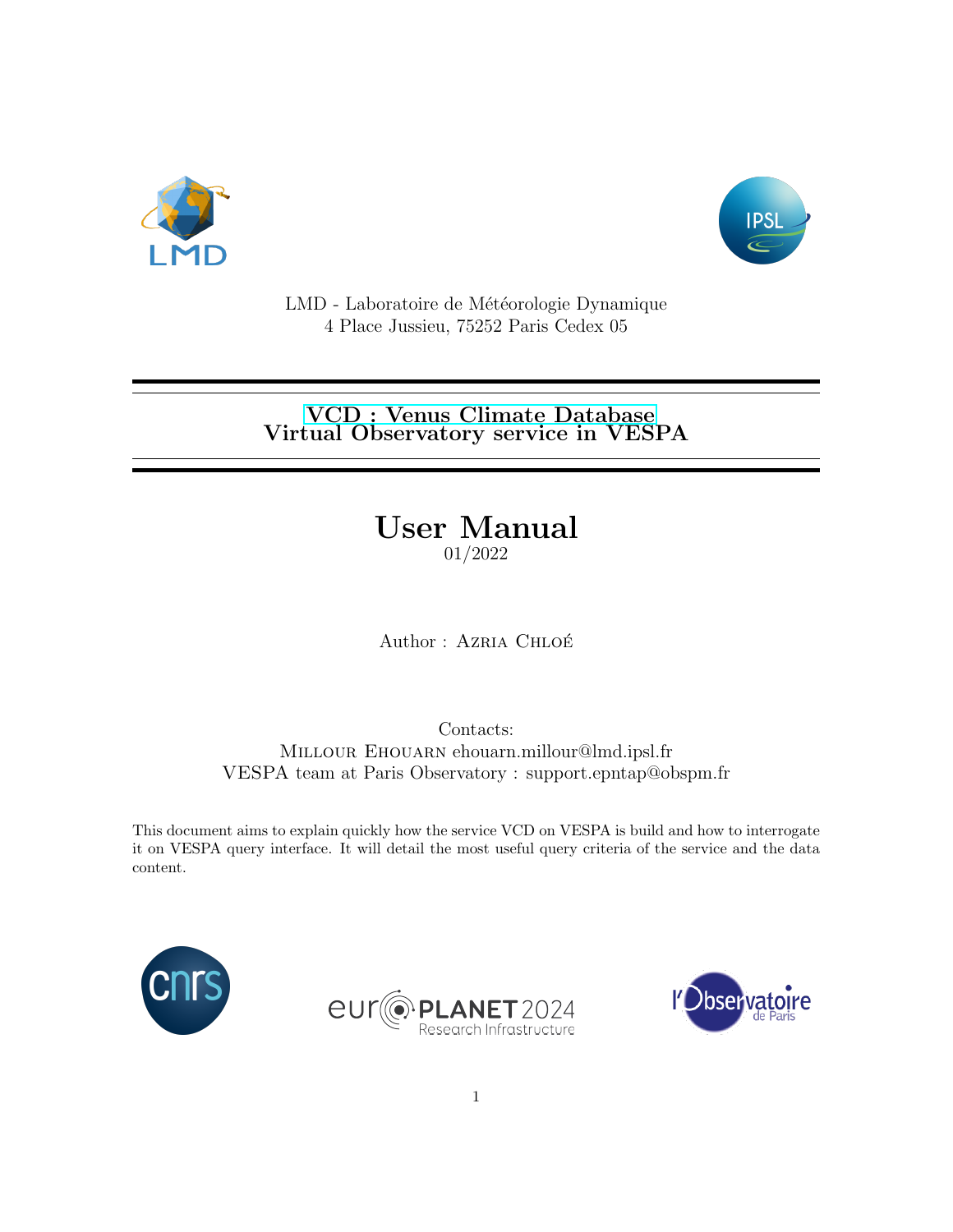## Chapter 1

## Service content

The Virtual Observatory access to the Venus Climate Database  $(VCD)^1$  $(VCD)^1$  is an alternative way to use the VCD in selecting sets of profiles matching queries. It give access to the simulated profiles of various parameters in Venus atmosphere in VOtable<sup>[2](#page-1-1)</sup> format for 92 points of altitude between 0 and 349.5 km (altitude from Venus areoid). Those profiles depends on local time, latitude, longitude and the scenario of the database. These input parameters have been sampled (see Table [1.1\)](#page-2-0) to be integrated on a VESPA service.

#### 1.1 Venus Climate Database

VCD scenarios implemented in the VESPA service are characterized by a set of meaningful cloud albedo and solar conditions.

Five combinations of cloud albedo and solar flux are provided:

- MeanCloudAlbedo AveEUV : Standard cloud albedo Scenario, solar EUV average conditions
- MeanCloudAlbedo MinEUV : Standard cloud albedo Scenario, solar EUV minimum conditions
- MeanCloudAlbedo MaxEUV : Standard cloud albedo Scenario, solar EUV maximum conditions
- LowCloudAlbedo aveEUV : Low cloud albedo Scenario, solar EUV average conditions
- HighCloudAlbedo aveEUV : High cloud albedo Scenario, solar EUV average conditions

See the VCD 1.1 user manual<sup>[3](#page-1-2)</sup> and the webpage dedicated to the project<sup>[4](#page-1-3)</sup> for more information.

<span id="page-1-1"></span><span id="page-1-0"></span><sup>1</sup>http://vespa.obspm.fr/planetary/data/display/?&service id=ivo://lmd.jussieu/vcd/q/epn core&service type=epn <sup>2</sup>VOTable Standard Format Definition : <https://www.ivoa.net/documents/VOTable/>

<span id="page-1-2"></span> $^3$ [http://www-venus.lmd.jussieu.fr/documentation/user\\_manual\\_vcd.pdf](http://www-venus.lmd.jussieu.fr/documentation/user_manual_vcd.pdf)

<span id="page-1-3"></span><sup>4</sup><http://www-venus.lmd.jussieu.fr>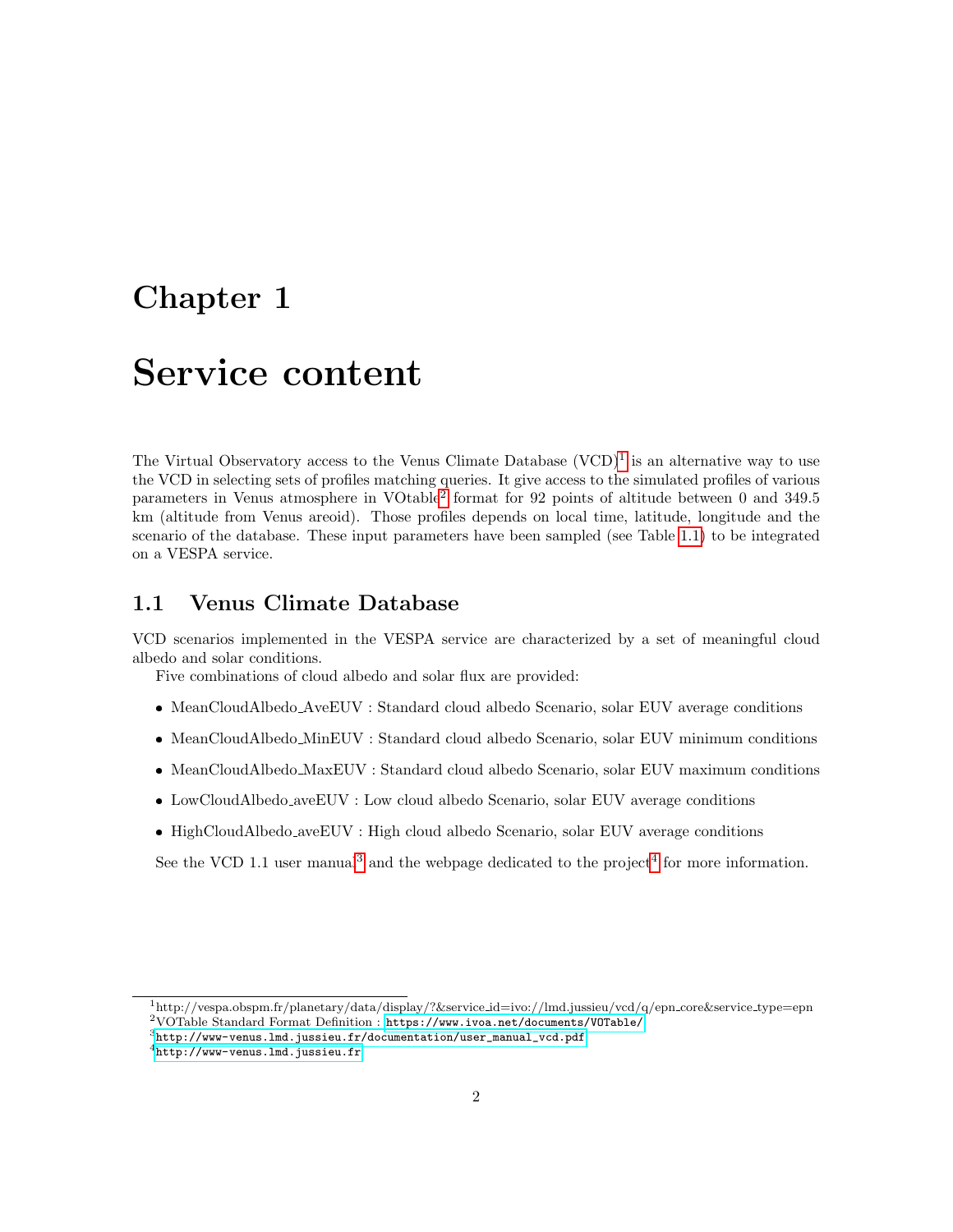| Parameter name                        | Content                                | Range of values                                          |
|---------------------------------------|----------------------------------------|----------------------------------------------------------|
| solar_conditions                      | EUV conditions of the VCD scenario     | Minimum<br>Maximum  <br>Average                          |
| cloud_albedo                          | Cloud Albedo conditions of the VCD     | $Low$   High   Standard                                  |
|                                       | scenario                               |                                                          |
| granule_gid                           | VCD scenario                           | MeanCloudAlbedo_AveEUV                                   |
|                                       |                                        | MeanCloudAlbedo_MaxEUV                                   |
|                                       |                                        | MeanCloudAlbedo_MinEUV                                   |
|                                       |                                        | HighCloudAlbedo_aveEUV                                   |
|                                       |                                        | LowCloudAlbedo_aveEUV                                    |
| $local_time$ $\overline{\{min max\}}$ | Local time in hours                    | From 0 to 24 by step of 1 h                              |
| $c1$ -{ $min max$ }                   | Longitude in degrees                   | From 0 to 360 by step of $4^{\circ}$                     |
| $c2$ -{min max}                       | Latitude in degrees                    | From $-90$ to 90 by step of 2°                           |
| $c3$ -{ $min max$ }                   | {min max} altitude above areoid in the | $c3$ <sub>min</sub> =0 and $c3$ <sub>max</sub> =349.5 km |
|                                       | $profile$ ( $km)$ )                    |                                                          |
| obs_id                                | $H{local_time} LAT{c2} LON{c1}$        |                                                          |
| granule_uid                           | $\{granule\_gid\}$ { $\{obs_id\}$      |                                                          |

<span id="page-2-0"></span>Table 1.1: Principal research parameters on VCD service

### 1.2 Parameter description

The VCD VO service for VESPA is searchable using query parameters. Main query parameters of the service are reported Table [1.1](#page-2-0) and corresponds to the VCD inputs. Each granule of the service links to a VOtable file containing the profile of numerous VCD outputs.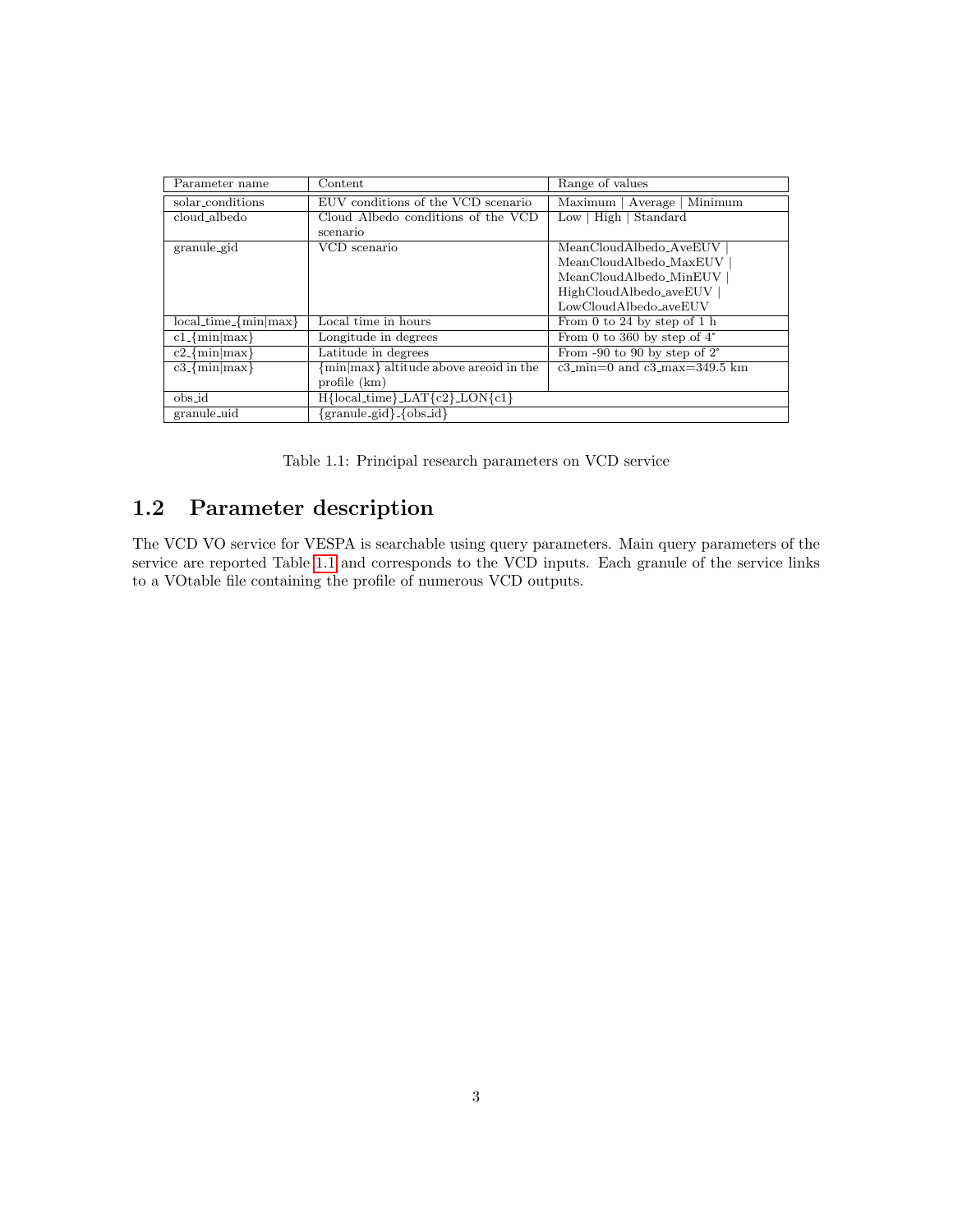| Altitude:                                                                                    |  |  |
|----------------------------------------------------------------------------------------------|--|--|
| Altitude above the reference sphere (km)                                                     |  |  |
| Altitude above the local surface (km)                                                        |  |  |
| Radial Distance from center of the planet (km)                                               |  |  |
| Altitude of the surface with respect to the reference sphere (km)                            |  |  |
| Temperature/Pressure:                                                                        |  |  |
| Atmospheric Temperature (K)                                                                  |  |  |
| RMS day to day variability of Atmospheric Temperature (K)                                    |  |  |
| RMS V-hourly variability of the Atmospheric Temperature (K)                                  |  |  |
| Surface Temperature $(K)$                                                                    |  |  |
| RMS day to day variability of the Venus Surface Temperature (K)                              |  |  |
| RMS V-hourly variability of the Venus Surface Temperature (K)                                |  |  |
| Atmospheric Pressure (Pa)                                                                    |  |  |
| RMS day to day variability of the Surface Pressure (Pa)                                      |  |  |
| RMS V-hourly variability of the Atmospheric Pressure (Pa)                                    |  |  |
| Surface Pressure (high resolution) (Pa)                                                      |  |  |
| RMS day to day variations of Surface Pressure (Pa)                                           |  |  |
| RMS V-hourly variability of the Surface Pressure (Pa)                                        |  |  |
| Winds:                                                                                       |  |  |
| Zonal component of wind (positive if westward) $(m/s)$                                       |  |  |
| RMS day to day variability of Zonal component of wind (positive if westward) $(m/s)$         |  |  |
| RMS V-hourly variability of the Zonal component of wind (positive if westward) $(m/s)$       |  |  |
| Meridional component of wind (positive if northward) $(m/s)$                                 |  |  |
| RMS day to day variations of Meridional component of wind (positive if northward) $(m/s)$    |  |  |
| RMS V-hourly variability of the Meridional component of wind (positive if northward) $(m/s)$ |  |  |
| Vertical component of wind (positive if upward) $(m/s)$                                      |  |  |
| RMS day to day variability of the Vertical component of wind (positive if upward) $(m/s)$    |  |  |
| RMS V-hourly variability of the Vertical component of wind (positive if upward) $(m/s)$      |  |  |

Table 1.2: Content of the profiles provided in the VOTables of the VCD service 1/2